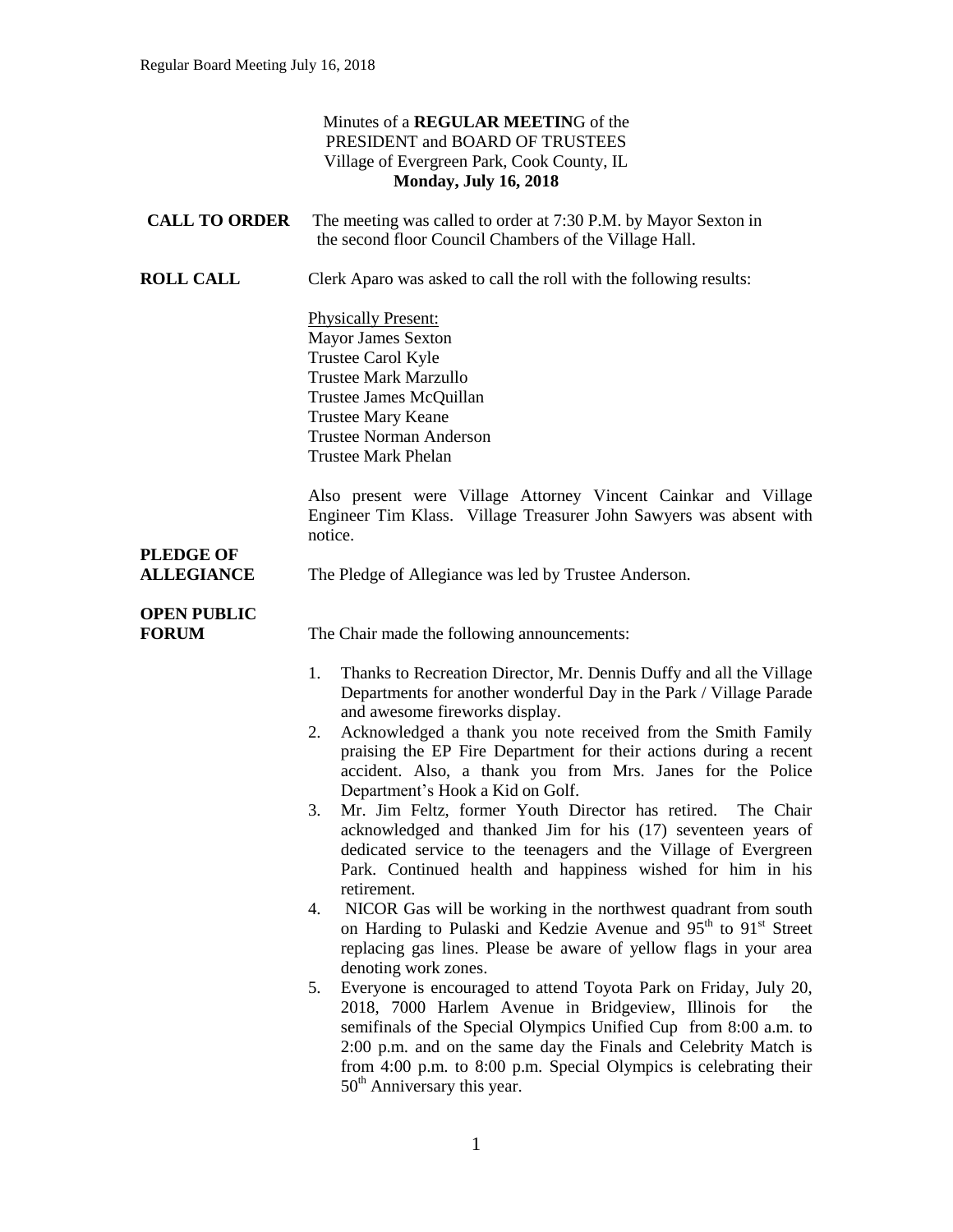- 6. The EP Chamber of Commerce is hosting their golf outing at Fountain Hills Golf Club at 12601 S. Kedzie Avenue on Friday, August 3, 2018. Contact Tom Ollenburger at 708-424-7850 for information.
- 7. Copa Univision event will be held at Yukich Field with over 400 players for the soccer tournaments for all ages on Saturday and Sunday, August 11 and 12, 2018.
- 8. On Saturday, August 25, 2018 at 1:00 p.m. the Village of Evergreen is hosting "A Day at the Beach" family event at the 50 acre park,  $91<sup>st</sup>$  & Rockwell. A Beach Boys tribute band will play at 6:00 pm.
- 9. Vehicle Sticker renewal applications will be mailed out the end of July. Stickers must be displayed by September 15, 2018. For added convenience and extended hours the Currency Exchange at  $95<sup>th</sup>$  & Kedzie and the PLS Check Cashers at  $2507 \text{ W } 95^{\text{th}}$  will also sell stickers for a nominal service fee.
- 10. The Driving Range at the 50 acre park is open. Summer hours are 10:00 a.m. to 8:00 p.m. and it is open 7 days per week, weather permitting.
- 11. Farmers Market is open every Thursday at Yukich Field from 7 am to 1 pm and will continue through October 25, 2018.
- 12. Free live concerts are being held at Klein Park  $97<sup>th</sup>$  & Homan from 6-8 pm. Sunday July 22, 2018 at 6:00 p.m. the Neverly Brothers; Friday August 3, 2018 Cirrus Falcon and Sunday August 19, 2018 the City Lights Orchestra directed by Rich Daniels performs. All concerts are weather permitting. The Chair encouraged everyone to attend these free family events.
- 13. The movie "Enchanted" will be shown on Friday, July 20, 2018 at 8:30 p.m. in the 50 acre park.

# **OPEN PUBLIC**

**AUDIENCE** Mrs. Stacy Dorrant, 8800 Block of Francisco, stated she had a ticket for the red light at  $87<sup>th</sup>$  & Kedzie. She went to court and was found not guilty. She said the Walgreens sign obstructs sign on the pole when you are making a right turn onto Kedzie. She had witnessed an accident there and suggested the white line be moved up on the street. She was appalled at the number of people with multiple citations; some as high as (12) twelve tickets. She added her son currently has (4) four red light tickets.

> The Chair responded there was a delay in the mailing of the notices and changes have been instituted. The videos are reviewed by the Police Department and if it is a violation the ticket is sent out. People should contact Frank Clarin at the EP Police Department regarding multiple citations. Due to the confusion multiple tickets will be absolved this one time only.

**AGENDA** Motion by Trustee Phelan second by Trustee Kyle to waive the reading of the minutes of the June 18, 2018 Regular Board Meeting of the President and Board of Trustees as presented and passed by unanimous voice vote and so ordered by the Chair.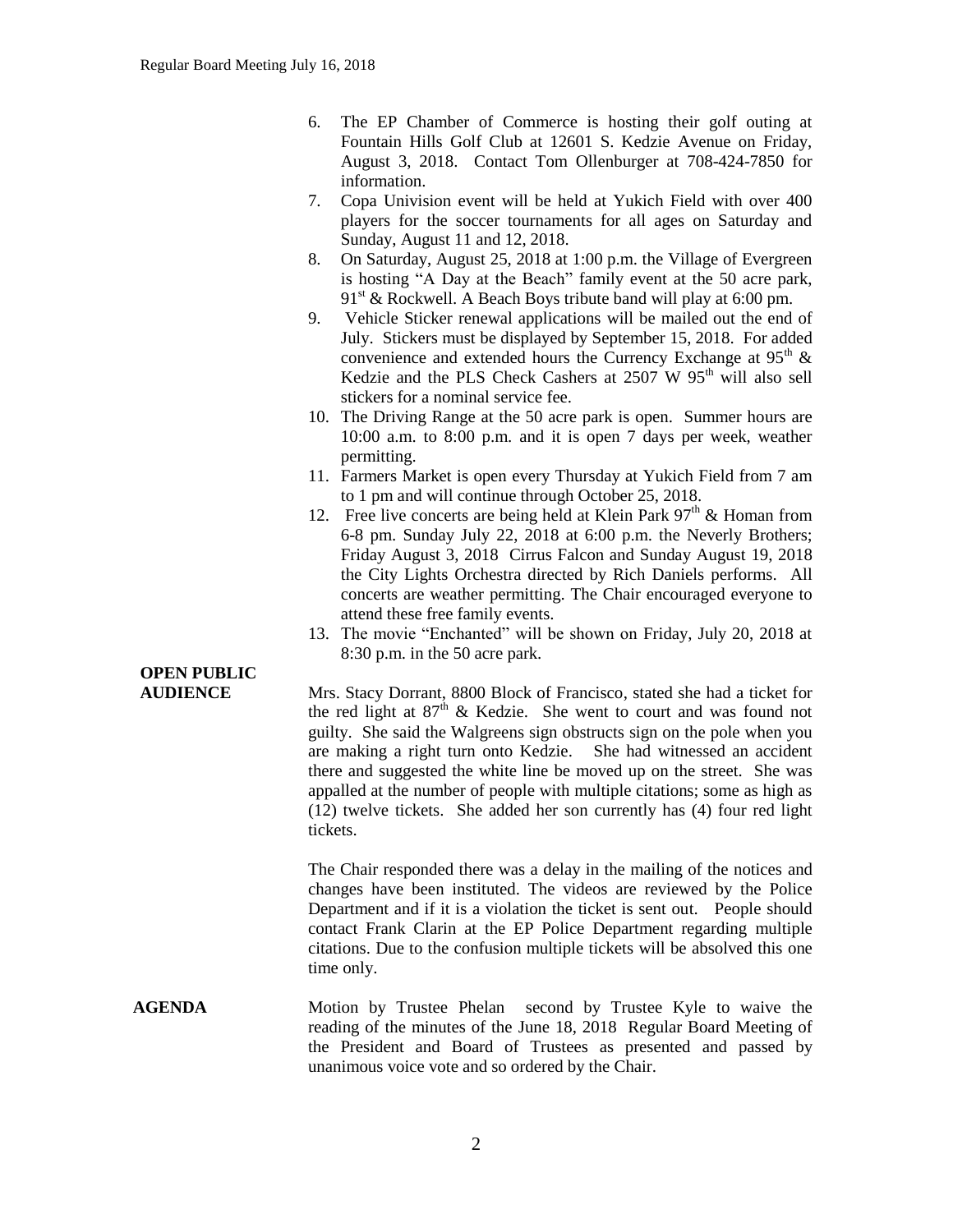#### **RESOLUTIONS NO. 17-2018 &**

**NO. 18-2018** Motion by Trustee McQuillan second by Trustee Marzullo to approve RESOLUTION NO. 17-2018 with expenditures of the General Corporate Fund of \$ 493,518.85 and Water Management Fund in the amount of \$ 144,005.70 and the 95<sup>th</sup> St. TIF Fund,  $\frac{6}{9}$  7,698.60 and the and the Street Bond Fund, \$13,640.00 for a total of \$ 658,863.15. **RESOLUTION NO. 18-2018** with expenditures of the General Corporate Fund of \$ 178,783.00 and the Water Management Fund  $$ 94,591.24$  and the 95<sup>th</sup> Street TIF Fund,  $$ 2,898.60$  and the Capital Improvement Fund, \$ 18,720.22 and the Street Bond Fund, \$ 33,640.00 for a total of \$ 329,633.06. Upon roll call, voting YES: Trustees Kyle, Marzullo, McQuillan, Keane, Anderson and Phelan; voting NO: NONE. The motion was passed and so ordered by the Chair.

### **VILLAGE COLLECTORS**

**REPORT** Motion by Trustee Marzullo second by Trustee Anderson to approve the Village Collector's report for **June 2018** for information and file in the amount of \$ 1,561,660.91. The motion was passed by unanimous voice vote and so ordered by the Chair.

#### **WATER COLLECTORS REPORT**

Motion by Trustee Phelan second by Trustee McQuillan, to accept for file and information the Waters Collector's report for **June 2018** in the amount \$553,866.61. The motion was passed by unanimous voice vote and so ordered by the Chair.

## **TREASURERS**

**REPORT** Motion by Trustee Kyle second by Trustee Marzullo to approve the Village Treasurer's report for **June 30, 2018** for information and file in the amount of \$ 5,571,937.91 in the General Fund and \$ 4,332,667.90 in the Sewer and Water Fund. The motion was passed by unanimous voice vote and so ordered by the Chair.

### **BUSINESS**

**CERTIFICATES** Motion by Trustee Kyle second by Trustee Phelan to accept the application for Business Regulation Certificate for **GUERRERO TIRE** to conduct a tire repair/ oil change business located at 2101 W.  $87<sup>th</sup>$ Street. This is in one (1) bay of the two (2) bay existing gas station. Upon roll call voting YES: Trustees, Marzullo, McQuillan, Keane, Anderson, Phelan and Kyle; voting NO: NONE. The motion was passed and so ordered by the Chair.

> Motion by Trustee Phelan to deny the application for **AMERICASH**  located at 3144 W. 95<sup>th</sup> Street. **Motion died for the lack of a second.**

> Motion by Trustee McQuillan second by Trustee Kyle to approve the application for the business license application for **AMERICASH LOANS, LLC** located at 3144 w. 95<sup>TH</sup> Street. Upon roll call, voting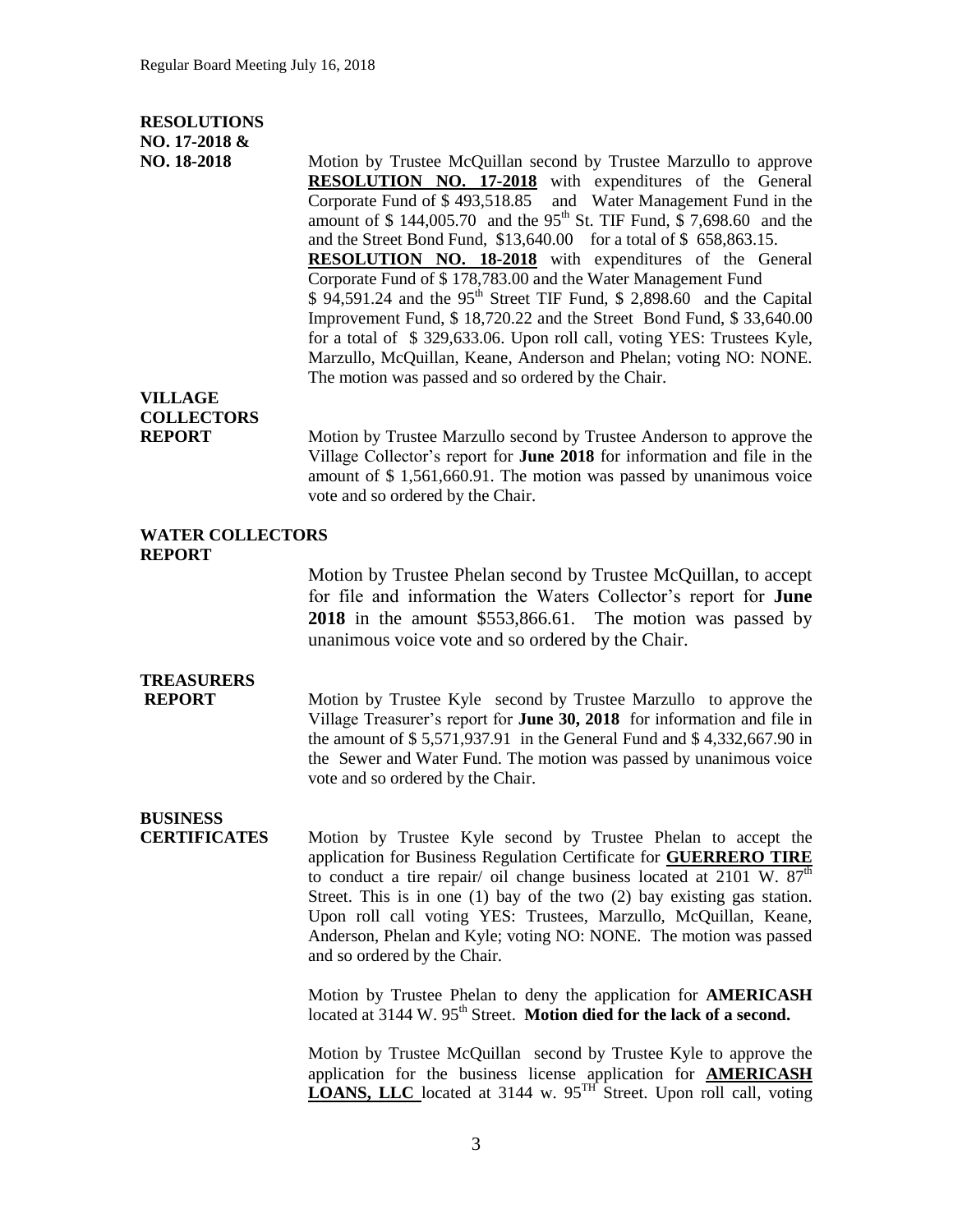YES: Trustees McQuillan, Anderson, Kyle; voting NO: Trustees Keane, Marzullo and Phelan; Mayor Sexton broke the tie with a YES VOTE. The motion was passed and so ordered by the Chair.

Motion by Trustee McQuillan second by Trustee Marzullo to approve the application for the business license application for **ADVOCATE TRAUMA RECOVERY** to conduct healthcare providing counseling and case management located at 9730 S. Western Avenue, Suite 810. Upon roll call, voting YES: Trustees Keane, Anderson, Phelan, Kyle, Marzullo and McQuillan; voting NO: NONE. The motion was passed and so ordered by the Chair.

Motion by Trustee Marzullo second by Trustee Kyle to approve the application for the business license application for **VERIZON WIRELESS** to conduct retail sales of cellular phones and accessories located at the new Evergreen Plaza, 9560 S. Western Avenue. Upon roll call, voting YES: Trustees Anderson, Phelan, Kyle, Marzullo, McQuillan and Keane; voting NO: NONE. The motion was passed and so ordered by the Chair.

#### **UNIDAD**

**PATIO REQUEST** Motion by Trustee Marzullo second by Trustee Keane to allow **UNIDAD** restaurant to operate an outdoor patio located on the west side of their building located at  $3345 \text{ W}$ .  $95^{\text{th}}$  Street. Trustee Marzullo added approval is based upon UNIDAD implementing the same safety precautions used at all the other outdoor seating areas allowed in the Village. Upon roll call, voting YES: Trustees Phelan, Kyle, Marzullo, McQuillan, Keane and Anderson; voting NO: NONE. The motion was passed and so ordered by the Chair.

**ORDINANCE**

**NO. 16-2018** Motion by Trustee Phelan second by Trustee McQuillan to approve **ORDINANCE NO. 16-2018, " AN ORDINANCE AMENDING SECTION 5-8 OF CHAPTER 5, BUILDING AND BUILIDNG REGULATIONS, OF THE EVERGREEN PARK MUNICIPAL CODE BY ADOPTING THE 2018 INTERNATIONAL PROPERTY MAINTENANCE CODE."** Upon roll call, voting YES: Trustees Kyle, Marzullo, McQuillan, Keane, Anderson and Phelan; voting NO: NONE. The motion was passed and so ordered by the Chair.

### **ORDINANCE**

**NO. 17-2018** Motion by Trustee Marzullo second by Trustee Phelan to approve **ORDINANCE NO. 17-2018, "AN ORDINANCE OF THE VILLAGE OF EVERGREEN PARK TERMINATING SPECIAL SERVICE AREA NUMBER 1."** The Chair explained this was the special service area for the former Plaza done approximately 8-10 years ago. Upon roll call, voting YES: Trustees Marzullo, McQuillan, Keane, Anderson, Phelan and Kyle; voting NO: NONE. The motion was passed and so ordered by the Chair.

# **ORDINANCE**

**NO. 18-2018** Motion by Trustee McQuillan second by Trustee Anderson to approve **ORDINANCE NO. 18-2018, "AN ORDINANCE OF THE**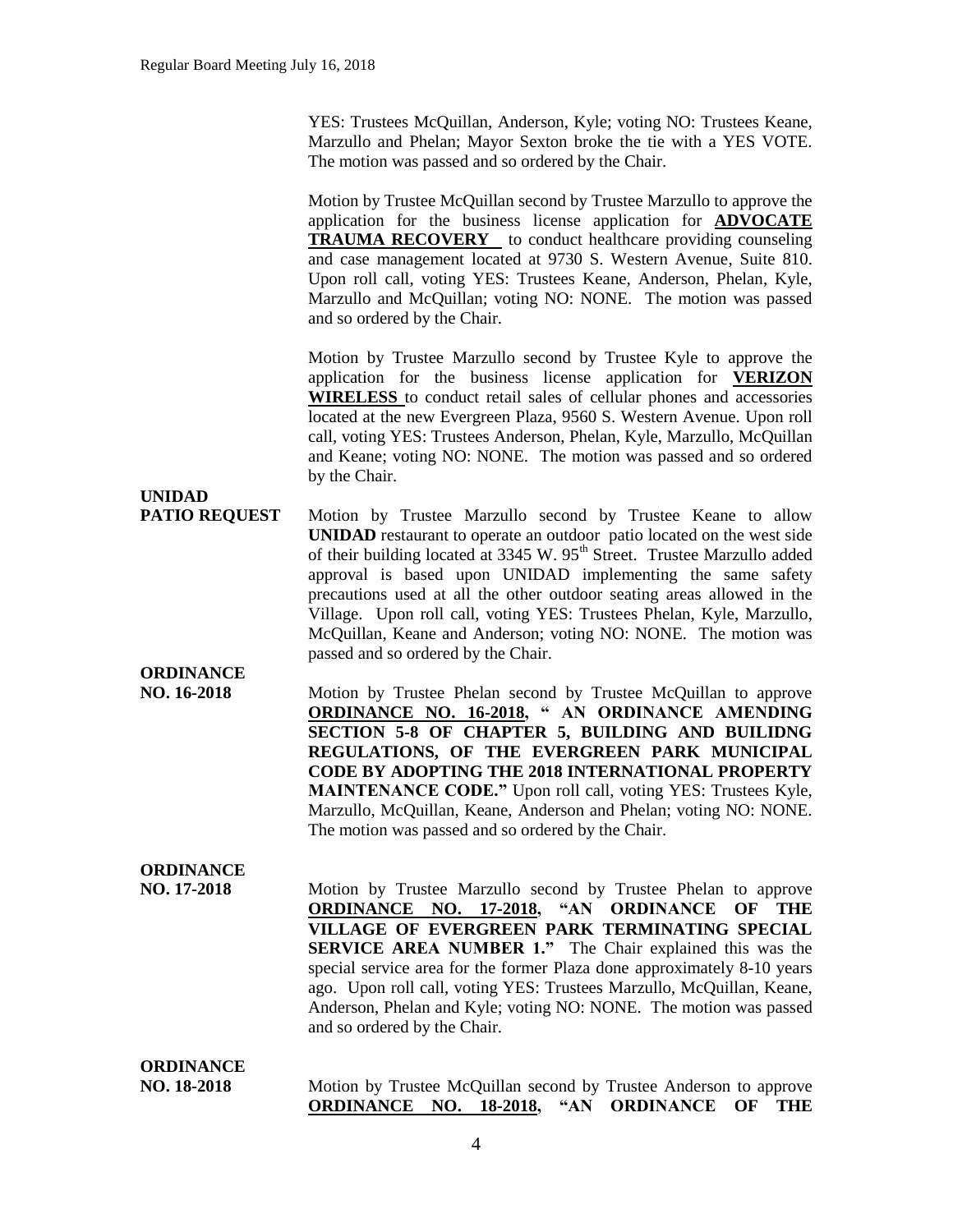| <b>FAIR SHARE</b><br><b>AMENDMENT</b>                 | VILLAGE OF EVERGREEN PARK CHANGING SECTION 16-<br>121, FEE; EXPIRATION, OF CHAPTER 16, PEDDLERS,<br>SOLICITORS, ETC., OF THE EVERGREEN PARK MUNICIPAL<br>CODE." Upon roll call, voting YES: Trustees McQuillan, Keane,<br>Anderson, Phelan, Kyle and Marzullo; voting NO: NONE. The motion<br>was passed and so ordered by the Chair.                                                                                                            |
|-------------------------------------------------------|--------------------------------------------------------------------------------------------------------------------------------------------------------------------------------------------------------------------------------------------------------------------------------------------------------------------------------------------------------------------------------------------------------------------------------------------------|
| <b>LOCAL 700</b>                                      | Motion by Trustee Marzullo second by Trustee Kyle to add to the<br>contract an Amendment to Collective Bargaining Agreement for the<br>Teamsters Local Union No. 700. The amendment is in conformance with<br>the recent fair share decision by the U.S. Supreme Court. Upon roll call,<br>voting YES: Trustees Keane, Anderson, Phelan, Kyle, Marzullo and<br>McQuillan; voting NO: NONE. The motion was passed and so ordered<br>by the Chair. |
| <b>ENGINEER'S</b><br><b>REPORT</b>                    | Mr. Klass had no report.                                                                                                                                                                                                                                                                                                                                                                                                                         |
| <b>ATTORNEY'S</b><br><b>REPORT</b>                    | The Attorney had no report.                                                                                                                                                                                                                                                                                                                                                                                                                      |
| <b>DEPARTMENT</b><br><b>HEADS</b>                     | Mary Ann Diehl, OCS Director announced Plows is hosting a workshop<br>on Tuesday, August 28, 2018 at 11:00 a.m. at the Senior Center<br>regarding Living Wills and Powers of Attorney. Call OCS for more<br>information.                                                                                                                                                                                                                         |
|                                                       | Mr. Dennis Duffy, Recreation Director thanked the Board and the Mayor<br>and the other Departments for all their help during the parade and the day<br>in the park. He thanked the other Village Departments for allowing them<br>to share their facilities for ongoing Recreation programs while the new<br>building renovation is taking place.                                                                                                |
| <b>BIDS</b><br><b>FIBER OPTIC</b><br><b>PHASE III</b> | Motion by Trustee Kyle second by Trustee McQuillan to approve the<br>PW Director Lorenz's request to award to the low bidder Pinner/Lyons<br>Electric in the amount of $$27,500.00$ for the fiber optic duct run phase<br>III extra work. Upon roll call, voting YES: Trustees Anderson, Kyle,<br>Phelan, Marzullo, McQuillan and Keane; voting NO: NONE.<br>The<br>motion was passed and so ordered by the Chair.                               |
|                                                       | The Chair stated there is a hold on the request to approve the bid for the<br>painting of the roof at the hockey rink.                                                                                                                                                                                                                                                                                                                           |
| MISC.                                                 | The Chair noted payouts to Henry Brothers Company in the amount of<br>\$270,809.10 for Application No. 3 and to Craig Podalak Architect for<br>\$8,360.00 for design and construction documents of the new Community<br>Center.                                                                                                                                                                                                                  |